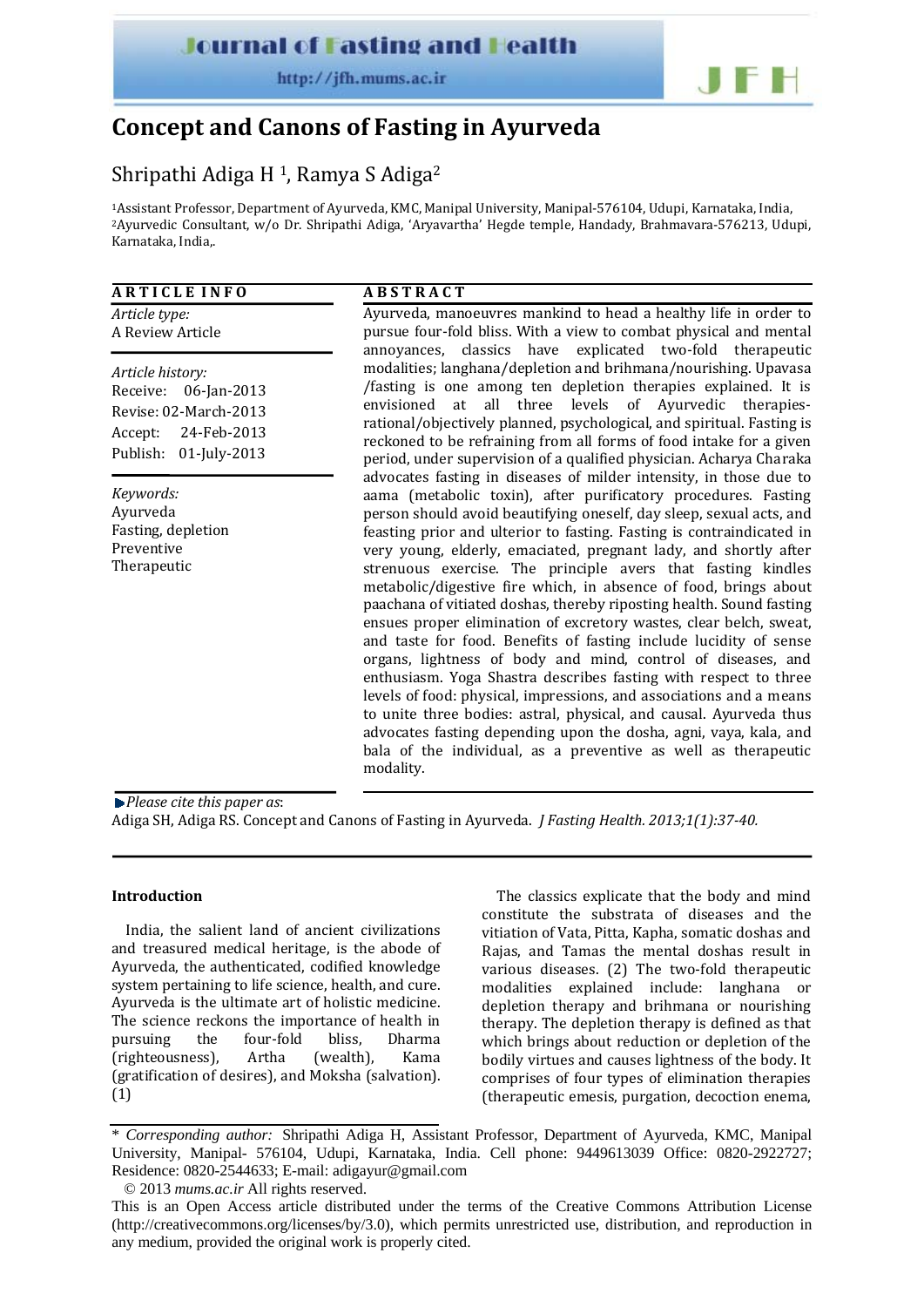and nasal inhalation/installation), control of thirst, exposure to wind, exposure to sun, consumption of digestive stimulants, fasting, and physical exercise. (3)

#### *Definition*

Ayurvedic classics delineate fasting as Upavasa. It is defined as abstinence from all the four forms of food: chewing, licking, swallowing, and drinking (4) The act, however, should be executed in a systematic form, under medical supervision.

Contraindications during fasting:

- Application of oil to the body and scalp
- Beautifying oneself
- Day sleep
- Indulgence in sexual activities
- Walking long distances
- Smoking and consumption of alcohol

However, feasting prior to and ulterior to fasting is not recommended. (5) Ayurveda advocates the intake of freshly prepared rice gruel, which is easy for digestion and a good appetiser soon after fasting. The drugs to be administered during fasting should be light for digestion, hot, dry, subtle, fast acting/sharp, and fluid in consistency.

#### *Principle of fasting*

The ash particles on fire reduce its intensity and thereby adversly affect the process of cooking. Similarly, the vitiated dohas in the body, particularly the Aamashaya (the digestive viscera) reduce the intensity or impair the digestive fire and cause digestive impairment and produce aama (metabolic toxins), which is the root cause of all diseases.They together block the minute channels of the body which result in various diseases. Fasting, in the absence of food in the viscera, however, brings about digestion of the metabolic toxins, kindles the digestive fire, removes the blockage in the channels, and thereby aids in minimizing the disease.

*Signs and symptoms of proper, adequate fasting*

- Proper elimination of urine, flatus, and faeces
- Feeling of lightness in the body
- Feeling of freshness/purity of heart, throat, and mouth
- Proper belching
- Disappearance of drowsiness and exertion
- Appearance of sweat
- Excessive hunger and thirst with taste for food
- Tranquility of mind

Astanga hridaya of Vagbhata wondrously similarly explains the benefits of fasting and further adds bestowment of clarity of sense

organs, enhanced digestive capacity, enthusiasm, and decreased signs and symptoms of diseases. (6)

*Signs and symptoms of inadequate fasting*

- Increased kapha dosha
- **Excessive salivation**
- **Frequent expectoration**
- **Loss of taste**
- Malaise

*Signs and symptoms of excessive fasting*

- Cracking pain in joints
- Cough, dryness of mouth
- Anorexia, loss of appetite, excessive thirst, and excessive belching
- Impairment of the power of hearing and sight
- Loss of strength, memory
- The classics of Ayurveda, intricately explain that fasting is contraindicated in:
- Diseases due to increased Vata dosha
- Subjects with excessive hunger and thirst
- Emaciated/weak, very young, very old, and pregnant lady
- Those with excessive anger, jealousy, and such psychological extremities

Fasting is indicated in the treatment of diseases such as fever, conjunctivitis, vomitting, cough, diarrhoea, skin diseases, herpis,urinary disorders, obesity, diabetes, abscess, splenic disorders, and disorders of the head and neck. (7) Adding to this, Acharya Sushruta explains fasting in the context of indigestion and the diseases due to aama. (8)

Fasting is considered to be the treatment of choice in diseases of milder intensity.

Similie: "Just as the atmospheric air and the heat dry up the small water bodies on the surface of the earth, the act of fasting increases the air and fire components in the body, which in turn, dry up the mildly vitiated doshas."(8, 9)

Fasting should be associated with intake of digestive stimulant diet in diseases with moderate intensity and purificatory procedures in those with maximum intensity. The duration of fasting depends upon the dosha involved; it is of longer duration in Kaphaja disorders and shorter in those due to Vata dosha. Classics put forth the fact that a clever physician should advice fasting to the subject until niraama lakshanas such as reduction of symptoms, proper excretion, proper salivation, and lightness of the body and mind appear.

A healthy individual can benefit from fasting to the optimum level by observing it in Shishira Rtu (late winter). This season is also best suited for therapeutic fasting and even in the diseases due to vitiated Vata dosha. Moreover, the time of the day, season, characteristic features of the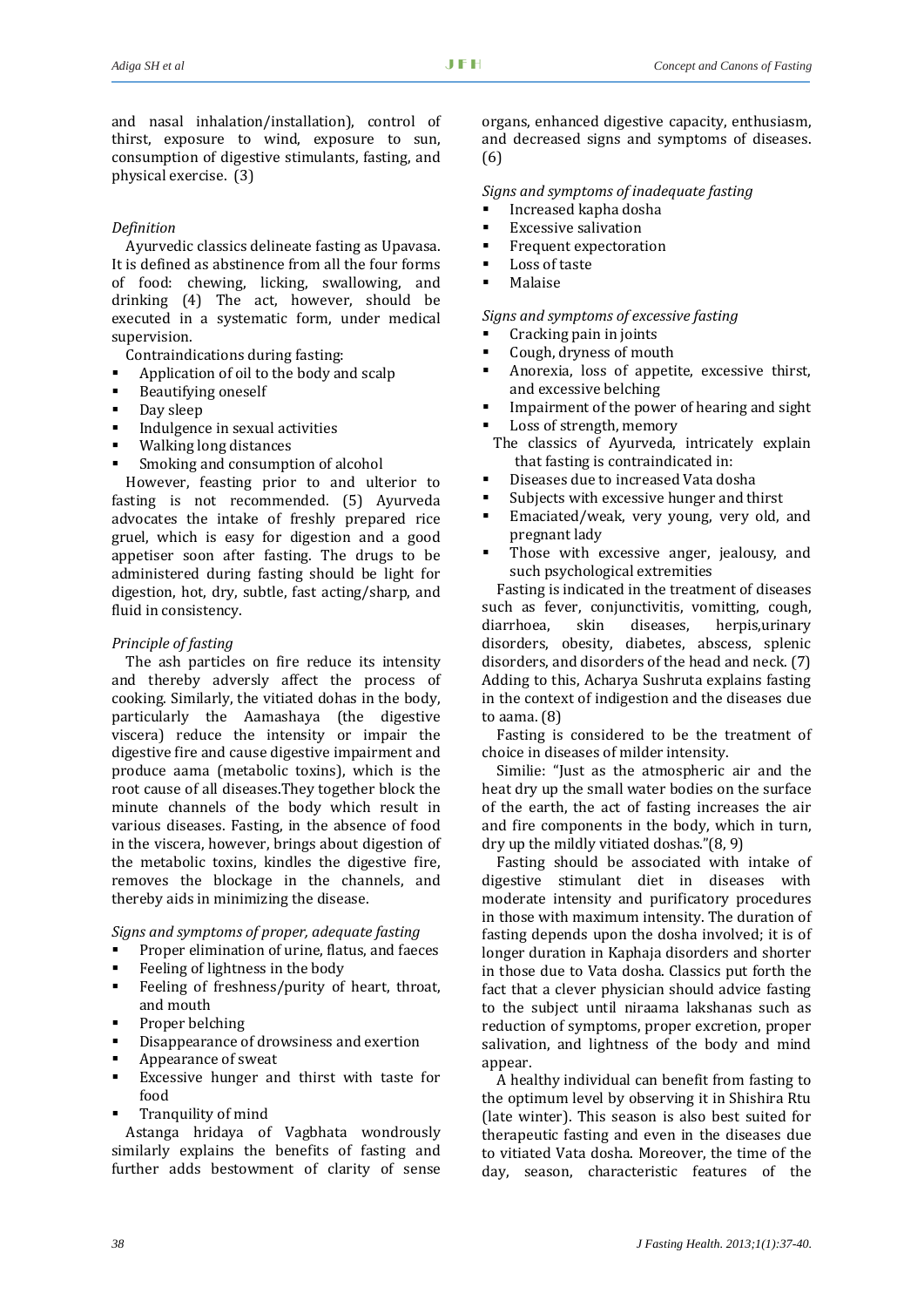particular land, sevearity of the disease, strength of the patient, and age, are all to be considered while advising fasting. (10)

Ayurveda considers human beings to be the tripod of body, mind, and soul. Thus, it believes in three levels of therapies;

- a) Yukti vyapashraya rational/objectively planned – for physical ailments including various therapeutic modalities
- b) Satvavajaya psychological for mental disturbances including meditation, yama, and niyama
- c) Daiva vyapashraya spiritual for ailments whose exact causes cannot be traced including subtle, religious, and occult methods such as homa, upavasa, and mantra

Fasting is envisioned in all levels of therapies. Yoga shastra adds to the above view and explains that a proper fasting can bring about union of all three bodies: the astral body/spirit, the physical body, and the causal body with the mind and emotions, thereby optimizing the ability to reach a higher state of consciousness.

Ayurveda considers Upavasa also as "aho ratri bhojana abhavaha", i.e., the state of overnight deprivation of food and there is also mentioning of Upavasa as "sarva bhoga vivarjitaha", i.e., withdrawal from all worldly pleasures. (11) ( The human body seldom cleanses and rejuvinates itself by completing a mini‐fasting every night and eliminating the metabolic wastes the next day. These refer to the physical and mental aspects of fasting, respectively.

And also, the Yoga Sutras of sage Patanjali incorporates eight major limbs, of which the fifth limb, Pratyahara, literally means "control of ahara". Yoga Shastra describes three levels of food;

- a) Physical food which nourishes the body
- b) Impressionsand sensations which nourish the mind
- c) Associations the bondage which nourishes our soul and influences the satva, rajo and, tamo gunas (12)

Thus, fasting touches all the virtues of the tripod of human life.

### **Conclusion**

In the present global scenario, human beings are constantly exposed to numerous toxic substances through water, air, food, and medications along with increasing lifestyle disorders and sensory overload. This increases the rate of toxin accumulation in the body. Thereby, the natural process of elimination and cleansing is not sufficient to keep oneself healthy. This boosts up the importance of fasting in both preventive and therapeutic contexts.

Ayurveda advocates that "langhanam paramoushadam", i.e., depletion therapy, which includes Upavasa/fasting is the best treatment modality a physician should adopt. The science owes such wondrous importance to this concept that separate chapters are dedicated to the same in texts such as Charaka Samhitha, Astanga Sangraha, and Astanga Hridaya while Sushruta Samhitha, Bhavaprakasha, and Bhaishajya Rathnavali elaborately explicate the same at various instances. The realisms of the classics, thus, demand intense apprehension and immense admiration.

#### **References**

- 1. Sharma, Ram Karan and Dash, Vaidya Bhagawan, [trans.]. *Agnivesha's Charaka Samhitha.* seventh . Varanasi : Chowkahmba Sanskrit Series office, 2001. Vol. 1. p. 19.
- 2. Deasi, Vaidya Ranjith Roy. *Ayurveda Kriya Shareera.* Allahabad: Sri Baidyanath Ayurveda Bhavan Limited, 1999. pp. 18‐21.
- 3. Caraka Samhitha of Agnivesa. [ed.] Kashinath Shastri and Gangasahaya Pandeya. eighth. Varanasi : Chaukhamba Sanskrit Sansthan, 2004, Vol. 1, 22; shloka 3‐18, pp. 289‐290.
- 4. Chakrapanidasa. *Abhinava Chintamani.* [trans.] Prem Kishore, Sudarshan Das and Madhavachandra Nanda. first. New Delhi : Kendriya Ayurveda and Siddha Anusandhana Kendra, 1999. p. 67.
- 5. Radhakanthadeva. *Shabda Kalpa Druma.* New Delhi : Rashtriya Sanskrit Pratishtana., 2002. Vol. 1.p. 260.
- 6. Vagbhata. Astangahrdayam. [ed.] Pt. Bhishagacharya Harishastri Paradkar Vaidya. [trans.] Dr. Anna Moreswar Kunte and Krishna Ramachandra Shastri Navre. reprint. Varanasi : Krishnadas Academy, 2000, 14, Sutrasthana, pp. 224‐ 229.
- 7. Astanga Hridaya. [book auth.] Vagbhata. Varanasi : Krishnadas Academy, 2001, Sutrasthana 24th, pp. 101‐102.
- 8. Sushrutha. Sushruta Samhita. [ed.] Ambikadutta Shastri. 14. Varanasi : Chaukhamba Sanskrit Sansthan, Vol. 1, 46, Sutrasthana, pp. 223‐224.
- 9. The Charaka Samhita of Agnivesa. [ed.] Jadavji Trikamji Acharya. New Delhi : Munshiram Manoharlal Publishers Pvt. Ltd., 1992, 3, Vimanasthana, p. 246.
- 10. Vagbhata, Vriddha. *Astanga Samgraha.* Varanasi : Chowkambha Sanskrit Prathisthan, 2011, Vol. , Sutrasthana, 24, p. 436.
- 11. Radhakanthadeva. *Shabda Kalpa Druma.* New Delhi : Rashtriya Sanskrit Pratishtana., 2002. Vol. 1. p. 260.